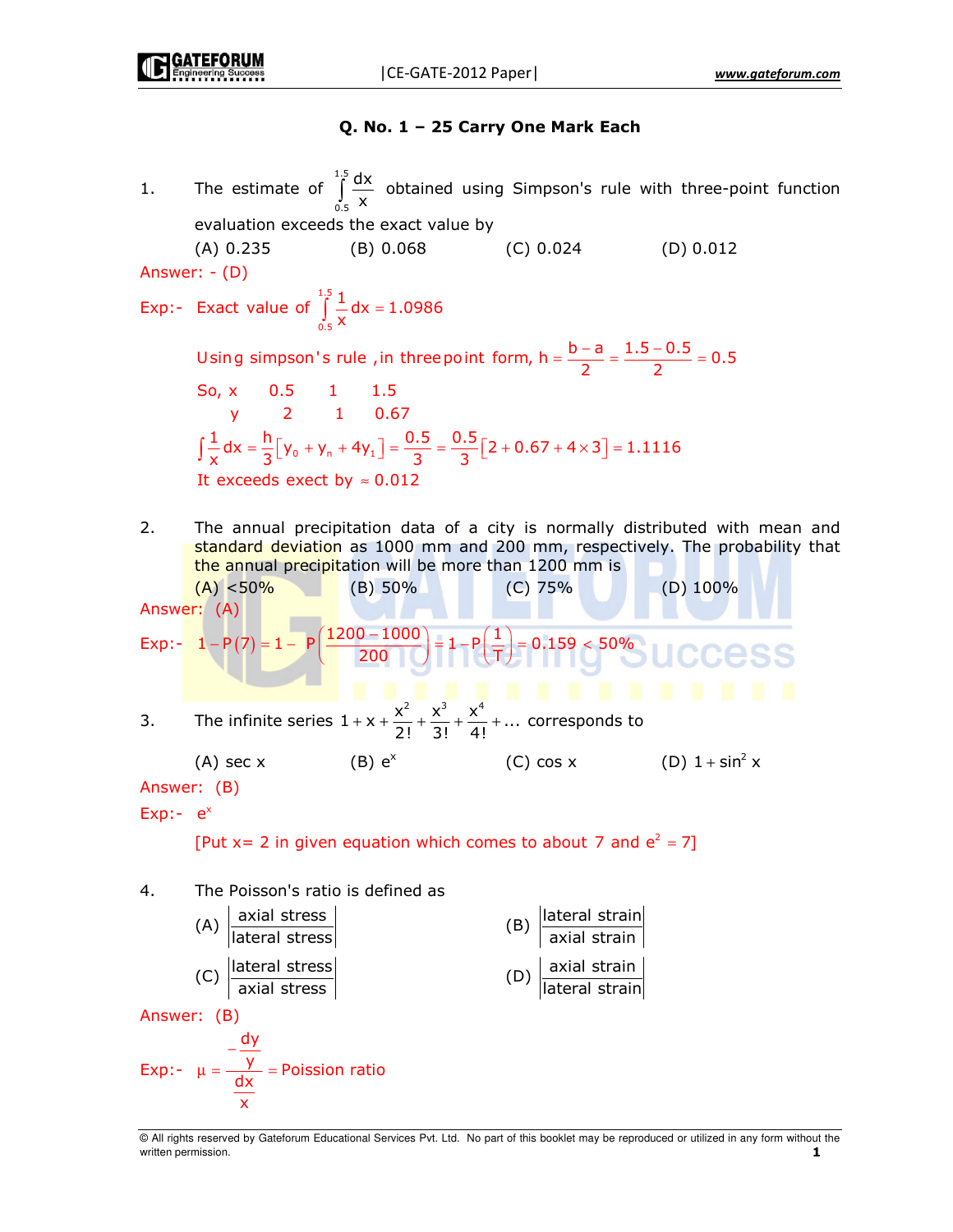5. The following statements are related to bending of beams:

- I. The slope of the bending moment diagram is equal to the shear force
- II. The slope of the shear force diagram is equal to the load intensity
- III. The slope of the curvature is equal to the flexural rotation
- IV. The second derivative of the deflection is equal to the curvature The only FALSE statement is

 $(A)$  I  $(B)$  II  $(C)$  III  $(D)$  IV Answer: (C) Exp:-  $\frac{dM}{dx}$  = V (shear force)  $\frac{dv}{dx}$  = w (load)  $\frac{d^2y}{dx^2} = \psi$  (curvature)

6. If a small concrete cube is submerged deep in still water in such a way that the pressure exerted on all faces of the cube is p, then the maximum shear stress developed inside the cube is

Answer: (A)

\nAnswer: (A)

\nExp: 
$$
\sigma_x = \sigma_x = \sigma_z = P
$$

\nand  $\tau_{xy} = 0$  (only normal forces act over it)

\nSo,  $\tau_0 = \frac{\sigma_x - \sigma_y}{2} \sin 2\theta - \tau_{xy} \cos 2\theta = 0$ 

\n $\tau_{max} = \sqrt{\left(\frac{\sigma_x - \sigma_y}{2}\right)^2 + \tau_{xy}^2} = 0$ 

7. As per IS 456:2000, in the Limit State Design of a flexural member, the strain in reinforcing bars under tension at ultimate state should not be less than

(A) 
$$
\frac{f_y}{E_x}
$$
 (B)  $\frac{f_y}{E_x} + 0.002$  (C)  $\frac{f_y}{1.15E_x}$  (D)  $\frac{f_y}{1.15E_x} + 0.002$ 

Answer: (D)

# Exp:- [From IS 456 : 2000]

- 8. Which one of the following is categorised as a long-term loss of prestress in a prestressed concrete member?
	- (A) Loss due to elastic shortening
		- (B) Loss due to friction
	- (C) Loss due to relaxation of strands (D) Loss due to anchorage slip

Answer: (C)

#### Exp:- Loss due to relaxation, shrinkage, and creep are time dependent loss

<sup>@</sup> All rights reserved by Gateforum Educational Services Pvt. Ltd. No part of this booklet may be reproduced or utilized in any form without the written permission.  $\overline{\phantom{a}}$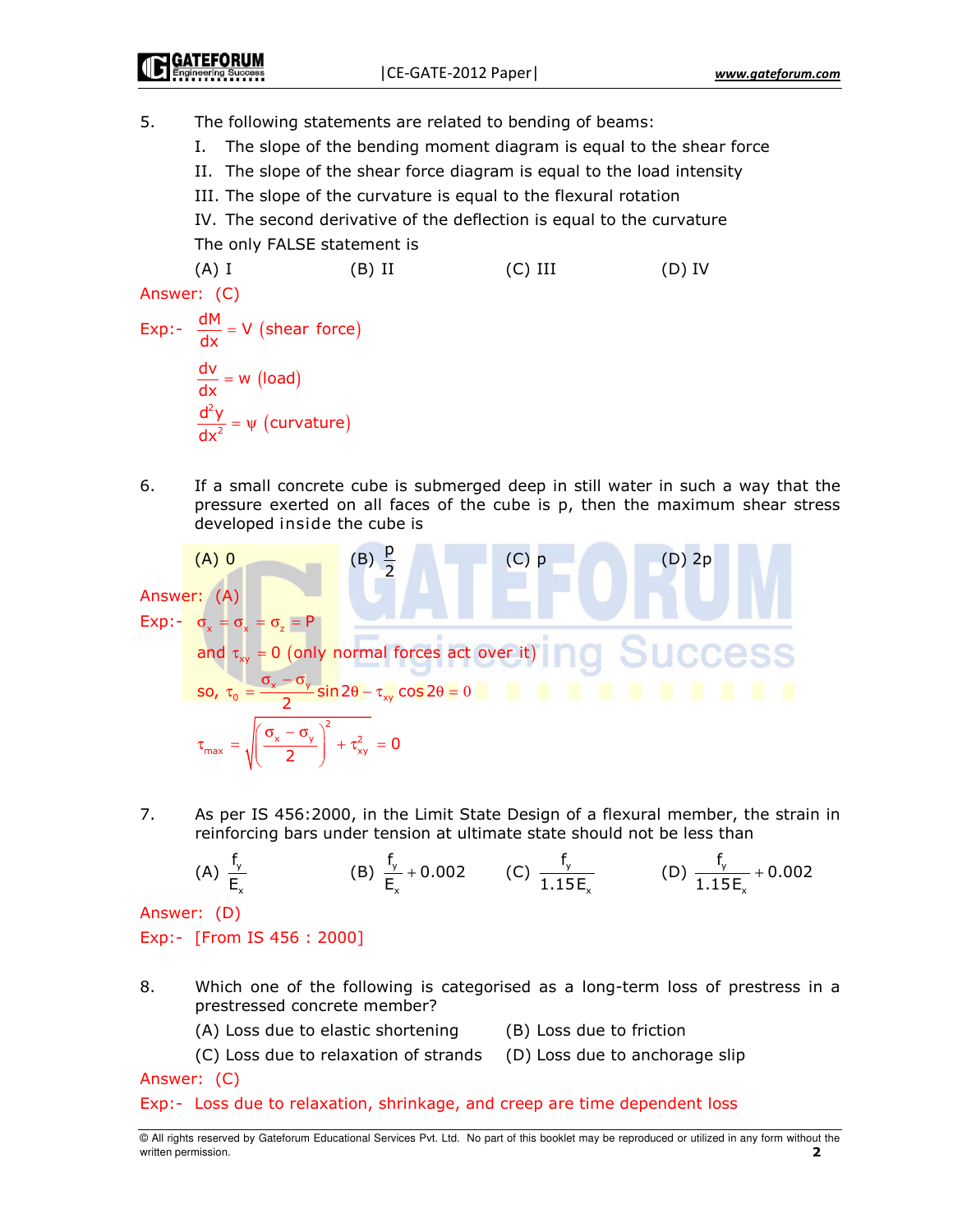9. In a steel plate with bolted connections, the rupture of the net section is a mode of failure under

(A) Tension (B) Compression (C) Flexure (D) Shear

Answer: (A)

- The ratio of the theoretical critical buckling load for a column with fixed ends to 10. that of another column with the same dimensions and material, but with pinned ends, is equal to
	- $(A) 0.5$  $(C) 2.0$  $(D)$  4.0  $(B) 1.0$
- Answer: (D)

Exp:- For fixed end column,  $P_{C_1} = \frac{4\pi^2 EI}{I^2}$ ; For pinned end column,  $P_{C_2} = \frac{\pi^2 EI}{I^2}$ 

Hence, 
$$
\frac{P_{C_1}}{P_{C_2}} = 4
$$

 $11.$ The effective stress friction angle of a saturated, cohesionless soil is 38°. The ratio of shear stress to normal effective stress on the failure plane is



- $12.$ Two series of compaction tests were performed in the laboratory on an inorganic clayey soil employing two different levels of compaction energy per unit volume of soil. With regard to the above tests, the following two statements are made.
	- I. The optimum moisture content is expected to be more for the tests with higher energy
	- II. The maximum dry density is expected to be more for the tests with higher energy

The CORRECT option evaluating the above statements is

- (A) Only I is TRUE
	- (B) Only II is TRUE
- (C) Both I and II are TRUE
- (D) Neither I nor II is TRUE

Answer: (B)

Exp:- So, OMC is more for test with lesser energy, Maximum dry density is more for test with higher energy

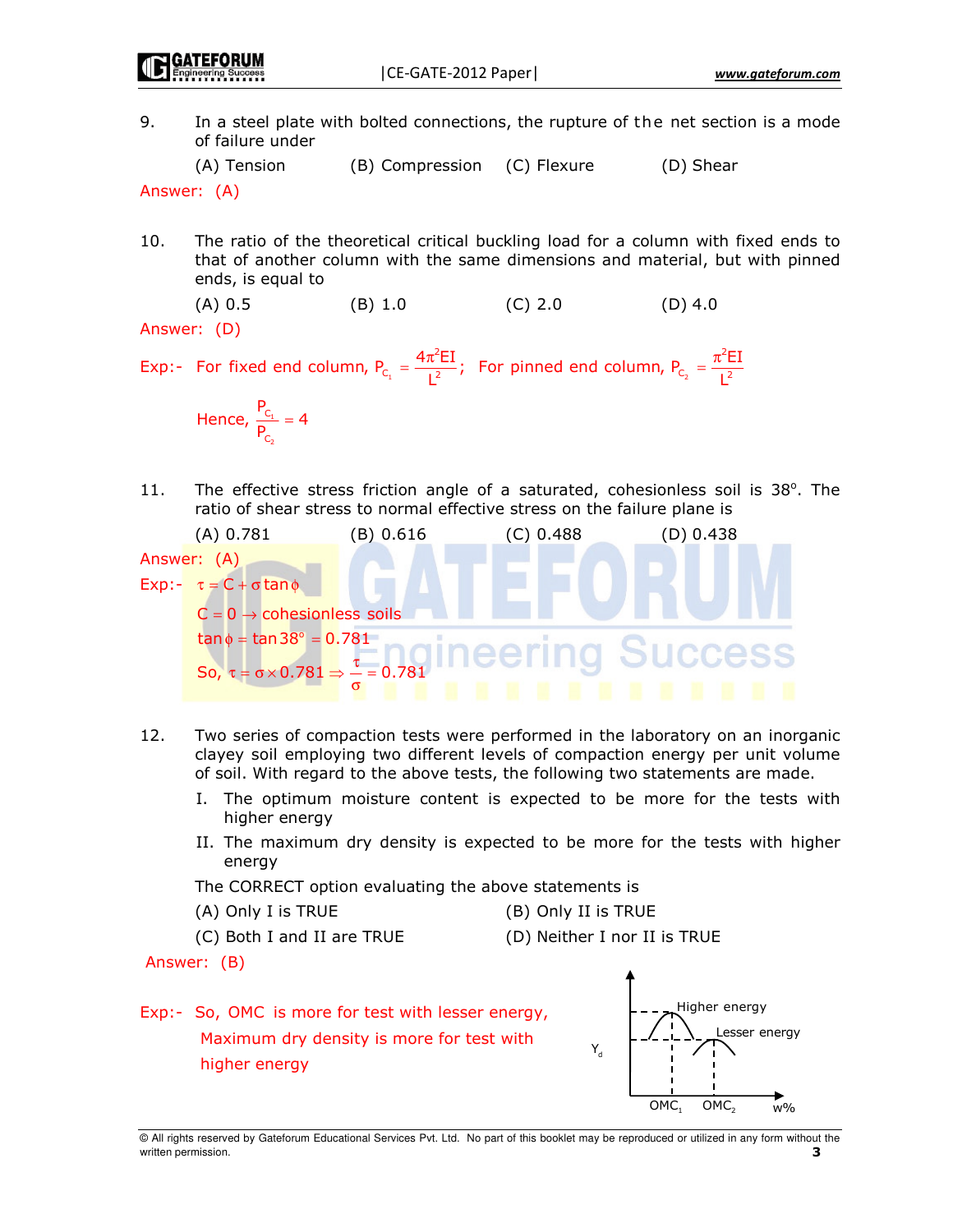GATEFORUN

As per the Indian Standard soil classification system, a sample of silty clay with  $13.$ liquid limit of 40% and plasticity index of 28% is classified as



- 14. A smooth rigid retaining wall moves as shown in the sketch causing the backfill material to fail. The backfill material is homogeneous and isotropic, and obeys the Mohr-Coulomb failure criterion. The major principal stress is
	- (A) Parallel to the wall face and acting downwards
	- (B) Normal to the wall face
	- (C) Oblique to the wall face acting downwards

(D) Oblique to the wall face acting upwards

Answer: (B)

15. An embankment is to be constructed with a granular soil (bulk unit weight  $=$  20 kN /  $m^3$ ) on a saturated clayey silt deposit (undrained shear strength = 25 kPa). Assuming undrained general shear failure and bearing capacity factor of 5.7, the maximum height (in m) of the embankment at the point of failure is

 $(A)$  7.1  $(B) 5.0$  $(C)$  4.5  $(D) 2.5$ 

16. A trapezoidal channel is 10.0 m wide at the base and has a side slope of 4 horizontal to 3 vertical. The bed slope is 0.002. The channel is lined with smooth concrete (Manning's  $n = 0.012$ ). The hydraulic radius (in m) for a depth of flow of  $3.0 \text{ m}$  is

(A) 20.0 (B) 3.5 (C) 3.0 (D) 2.1  
\nAnswer: (D)  
\nExp:- Top width = 4 + 10 + 4 = 18m  
\nSo, 
$$
A = \frac{1}{2} [10 + 18] \times 3 = 42 \text{ m}^2
$$
  
\nSide length =  $\sqrt{3^2 + 4^2} = 5$   
\nPerimeters,  $P = 2 \times 5 + 10 = 20$   
\nHydraulic Radius,  $R = \frac{A}{P} = \frac{42}{20} = 2.1$  (A)



 $3m$ 

Initial wall position

 $\sim$  Final wall position

Answer: (A)

<sup>@</sup> All rights reserved by Gateforum Educational Services Pvt. Ltd. No part of this booklet may be reproduced or utilized in any form without the written permission. 4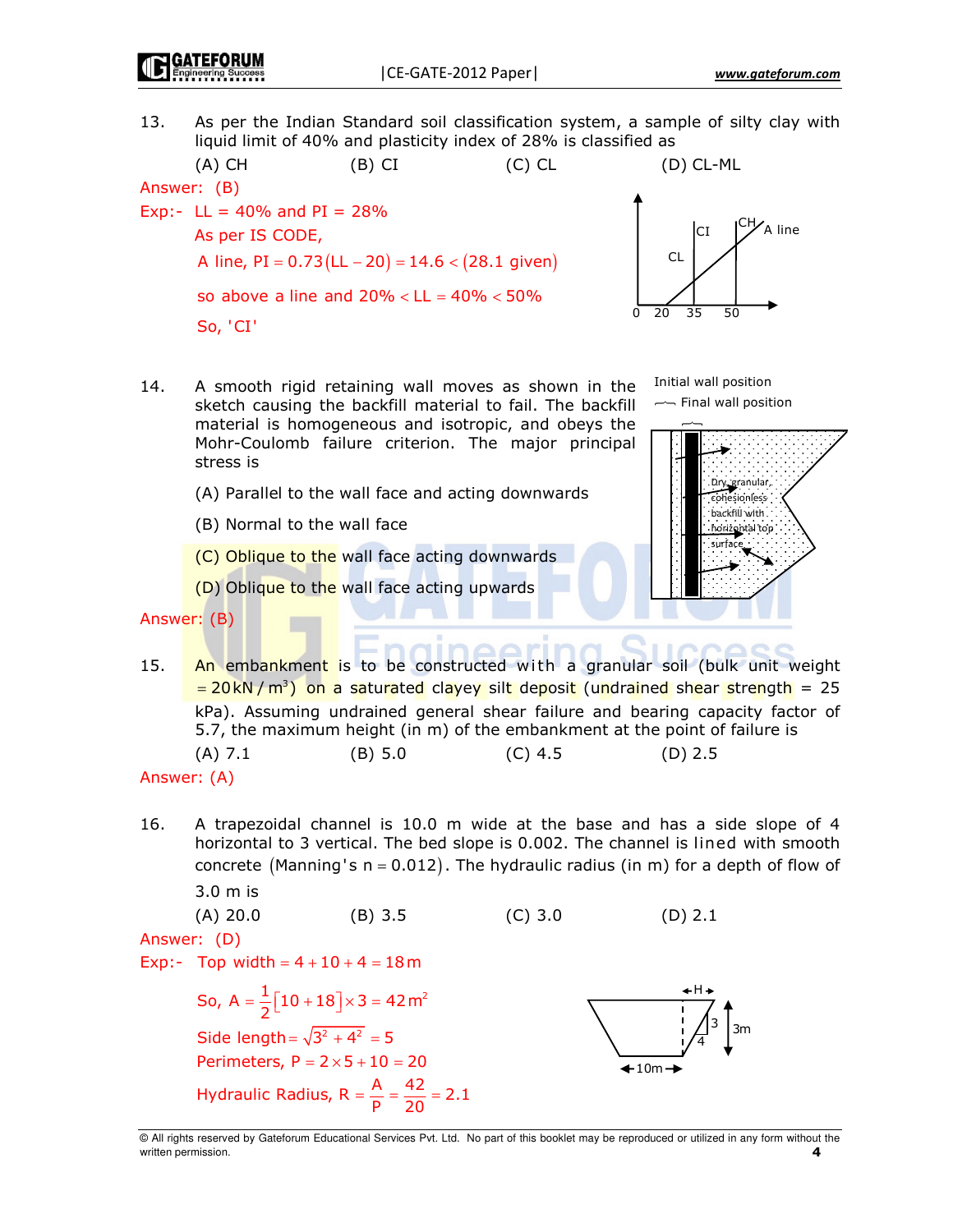A rectangular open channel of width 5.0 m is carrying a discharge of  $100 \text{ m}^3$  / s. 17. The Froude number of the flow is 0.8. The depth of flow (in m) in the channel is

(A) 4 (B) 5 (C) 16 (D) 20  
Answer: (A)  
Exp:- 
$$
\theta = 100 \text{ m}^3 / \text{s}
$$
  
B = 5m; F<sub>r</sub> =  $\frac{V}{\sqrt{gd}}$  = 0.8

$$
\Rightarrow \frac{V}{\sqrt{gd}} = 0.8 \Rightarrow \frac{\theta}{Bd\sqrt{gd}} = 0.8 \Rightarrow \text{ solving we get } d = 4m
$$

18. The circular water pipes shown in the sketch are flowing full. The velocity of flow (in m/s) in the branch pipe "R" is



19. The ratio of actual evapo-transpiration to potential evapo-transpiration is in the range

 $(A)$  0.0 to 0.4  $(B)$  0.6 to 0.9  $(C)$  0.0 to 1.0  $(D)$  1.0 to 2.0 Answer: (C)

 $20.$ A sample of domestic sewage is digested with silver sulphate, sulphuric acid, potassium dischromate and mercuric sulphate in chemical oxygen demand (COD) test. The digested sample is then titrated with standard ferrous ammonium sulphate (FAS) to determine the un-reacted amount of

```
(A) Mercuric sulphate
```
(B) Potassium dichromate

(C) Silver sulphate

(D) Sulphuric acid

Answer: (B)

 $21.$ Assertion (a) At a manhole, the crown of the outgoing sewer should not  $\mathbb{R}^{\mathbb{Z}}$ be higher than the crown of the incoming sewer. Reason (r) Transition from a larger diameter incoming sewer to a smaller diameter outgoing sewer at a manhole should not be made.

<sup>@</sup> All rights reserved by Gateforum Educational Services Pvt. Ltd. No part of this booklet may be reproduced or utilized in any form without the written permission. 5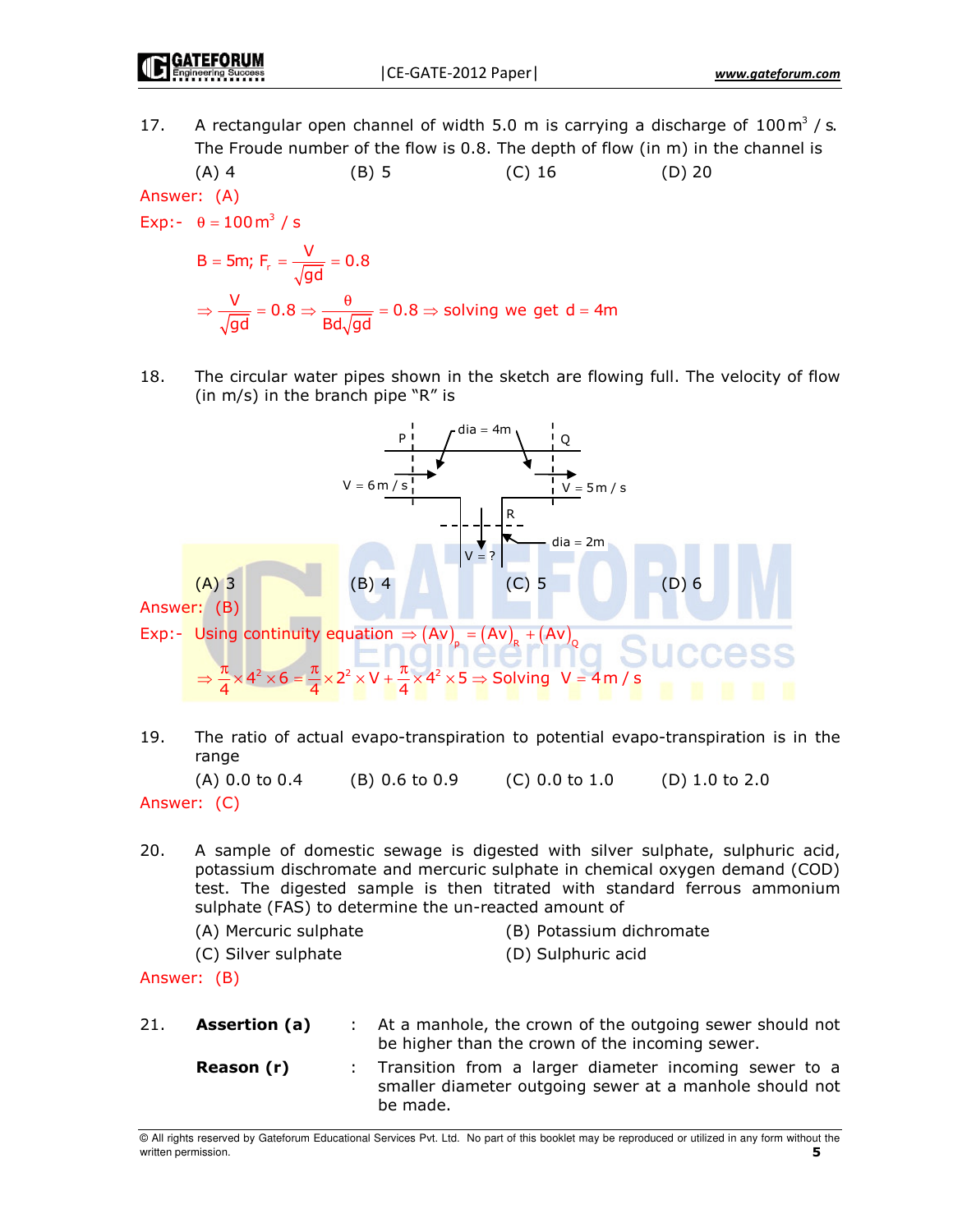The CORRECT option evaluating the above statement is:

(A) Both (a) and (r) are true and (r) is the correct reason for (a)

- (B) Both (a) and (r) are true but (r) is not the correct reason for (a)
- (C) Both (a) and (r) are false

(D) (a) is true but (r) is false

Answer: (A)

22. Two major roads with two lanes each are crossing in an urban area to from an un-controlled intersection. The number of conflict points when both roads are one-way is "X" and when both roads are two-way is "Y". The ratio of X to Y is

 $(A) 0.25$  $(B) 0.33$  $(C) 0.50$  $(D) 0.75$ 

Answer: (A)

Exp:- Number of conflict points for one-way roads =  $6(x)$ 

Number of conflict points for two-way roads =  $24(y)$ 

So, 
$$
\frac{x}{y} = \frac{6}{24} = 0.25
$$

- Two bitumen samples "X" and "Y" have softening points 45°C and 60°C, 23. respectively. Consider the following statements:
	- I. Viscosity of "X" will be higher than that of "Y" at the same temperature

II. Penetration value of "X" will be lesser than that of "Y" under standard conditions. LICCLII

The CORRECT option evaluating the above statements is

- (A) Both I and II are TRUE
- (B) I is FALSE and II is TRUE
- (C) Both I and II are FALSE (D) I is TRUE and II FALSE

Answer: (C)

Exp:- Lower the softening, lower the viscosity  $2^{nd}$  higher the penetration value

- 24. Road roughness is measured using (A) Benklman beam (B) Bump integrator (C) Dynamic cone penetrometer (D) Falling weight deflectometer Answer: (B)  $25.$ Which of the following errors can be eliminated by reciprocal measurements in differential leveling? I. Error due to earth's curvature II. Error due to atmospheric-refraction
	- (A) Both I and II (B) I only  $(C)$  II only (D) Neither I nor II

Answer: (A)

<sup>@</sup> All rights reserved by Gateforum Educational Services Pvt. Ltd. No part of this booklet may be reproduced or utilized in any form without the written permission. 6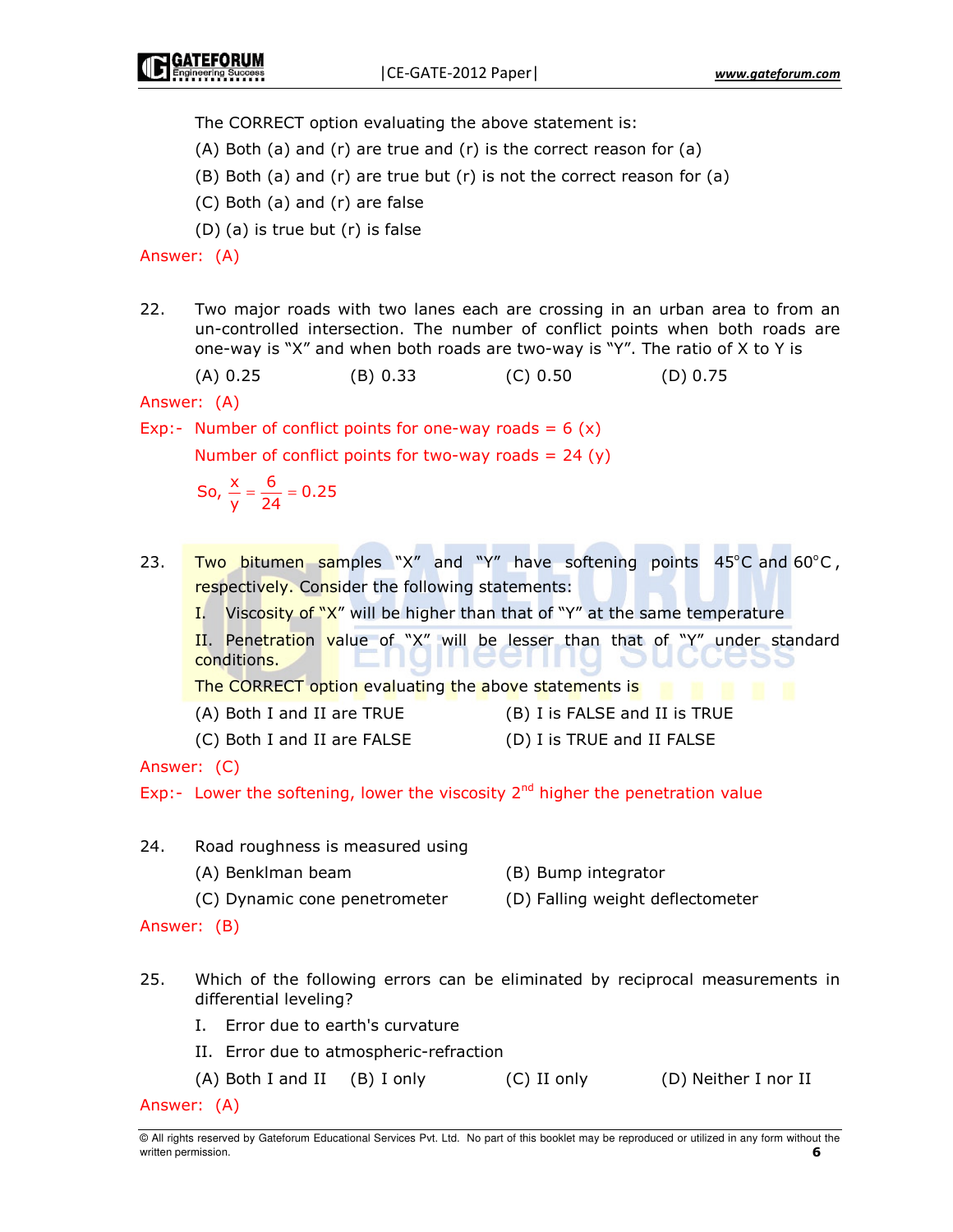# Q. No. 26 - 51 carry Two Marks Each

The error in  $\frac{d}{dx}f(x)\Big|_{x=x}$  for a continuous function estimated with h = 0.03 using 26. the central difference formula  $\frac{d}{dx}f(x)\Big|_{x=x_0} \approx \frac{f(x_0+h)-f(x_0-h)}{2h}$ , is  $2\times 10^{-3}$ . The values of  $x_0$  and  $f(x_0)$  are 19.78 and 500.01, respectively. The corresponding error in the central difference estimate for  $h = 0.02$  is approximately (A)  $1.3 \times 10^{-4}$ (B)  $3.0 \times 10^{-4}$  (C)  $4.5 \times 10^{-4}$ (D)  $9.0 \times 10^{-4}$ Answer: (A)

In an experiment, positive and negative values are equally likely to occur. The 27. probability of obtaining at most one negative value in five trials is

(A) 
$$
\frac{1}{32}
$$
 (B)  $\frac{2}{32}$  (C)  $\frac{3}{32}$  (D)  $\frac{6}{32}$   
\nAnswer: (D)  
\nExp: - P = q =  $\frac{1}{2}$   
\nProbability = "C<sub>r</sub>P<sup>r</sup>q<sup>n-r</sup> =  ${}^{5}C_{0} (\frac{1}{2})^{0} (\frac{1}{2})^{5} + {}^{5}C_{1} (\frac{1}{2})^{1} (\frac{1}{2})^{4} = \frac{6}{32}$   
\n28. The eigen values of matrix  $\begin{bmatrix} 9 & 5 \\ 5 & 8 \end{bmatrix}$  are  
\n(A) -2.42 and 6.86  
\n(C) 4.70 and 6.86  
\nAnswer: (B)  
\nExp: -  $\begin{vmatrix} 9 - \lambda & 5 \\ 5 & 8 - \lambda \end{vmatrix} = 0 \Rightarrow (9 - \lambda)(8 - \lambda) = 25 \Rightarrow \lambda = 3.48, 13.53$ 

For the parallelogram OPQR shown in the sketch,  $\overline{OP} = a\hat{i} + b\hat{j}$  and  $\overline{OR} = c\hat{i} + d\hat{j}$ . 29. The area of the parallelogram is

(A) ad - bc  
\n(B) ac + bd  
\n(C) ad + bc  
\n(D) ab - cd  
\nAnswer: (A)  
\nExp:- Area of parallelogram, 
$$
A = \overrightarrow{OP} \times \overrightarrow{OR} = K(ad - bc)
$$
  $\overrightarrow{OP} \times \overrightarrow{OR} = \begin{vmatrix} i & j & k \\ a & b & 0 \\ c & d & 0 \end{vmatrix}$   
\n $|A| = ad - bc$ 

@ All rights reserved by Gateforum Educational Services Pvt. Ltd. No part of this booklet may be reproduced or utilized in any form without the written permission.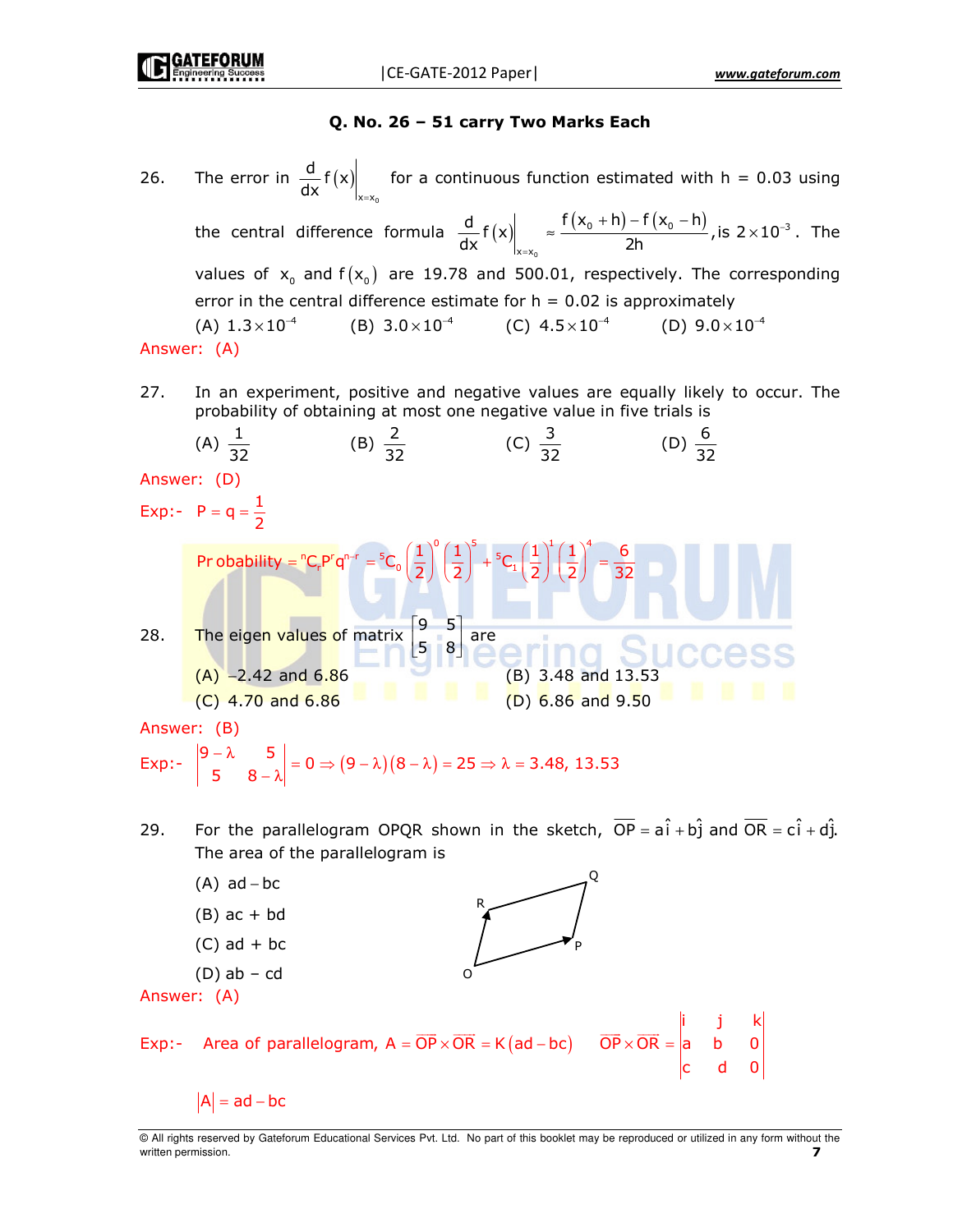The solution of the ordinary differential equation  $\frac{dy}{dx} + 2y = 0$  for the boundary 30. condition,  $y = 5$  at  $x = 1$  is (A)  $y = e^{-2x}$  (B)  $y = 2e^{-2x}$  (C)  $y = 10.95 e^{-2x}$  (D)  $y = 36.95 e^{-2x}$ Answer: (D) Exp:- Given,  $\frac{dy}{dx}$  + 2y = 0 and y = 5 at x = 1  $(D+2)y = 0 \Rightarrow D = -2$  : The solution is  $y = C_1 e^{-2x}$ Now,  $x = 1 \Rightarrow 5 = C_1 e^{-2} \Rightarrow 5e^2 = C_1 = 36.95$ :. The required solution is  $y = 3695e^{-2x}$ 

31. A simply supported beam is subjected to a uniformly distributed load of intensity w per unit length on half of the span from one end. The length of the span and the flexural stiffness are denoted as I and EI. respectively. The deflection at midspan of the beam is

(A) 
$$
\frac{5}{6144} \frac{wl^4}{EI}
$$
 (B)  $\frac{5}{768} \frac{wl^4}{EI}$  (C)  $\frac{5}{384} \frac{wl^4}{EI}$  (D)  $\frac{5}{192} \frac{wl^4}{EI}$ 

Answer: (B)

32. The sketch shows a column with a pin at the base and rollers at the top. It is subjected to an axial force P and a moment M at midheight. The reaction(s) at R is/are  $h/2$ (A) A vertical force equal to P (B) A vertical force equal to P/2 (C) A vertical force equal to P and a horizontal force equal to M/h (D) A vertical force equal to P/2 and a horizontal force equal to M/h

Answer: (C)

33. A concrete beam prestressed with a parabolic tendon is shown in the sketch. The eccentricity of the tendon is measured from the centroid of the cross-section. The applied prestressing force at service is 1620kN. The uniformly distributed load of 45kN/m includes the self-weight



The stress (in  $N/mm^2$ ) in the bottom fibre at mid-span is

(A) Tension 2.90 (B) Compressive 2.90  $(C)$  Tensile 4.32 (D) Compressive 4.32

<sup>@</sup> All rights reserved by Gateforum Educational Services Pvt. Ltd. No part of this booklet may be reproduced or utilized in any form without the written permission. 8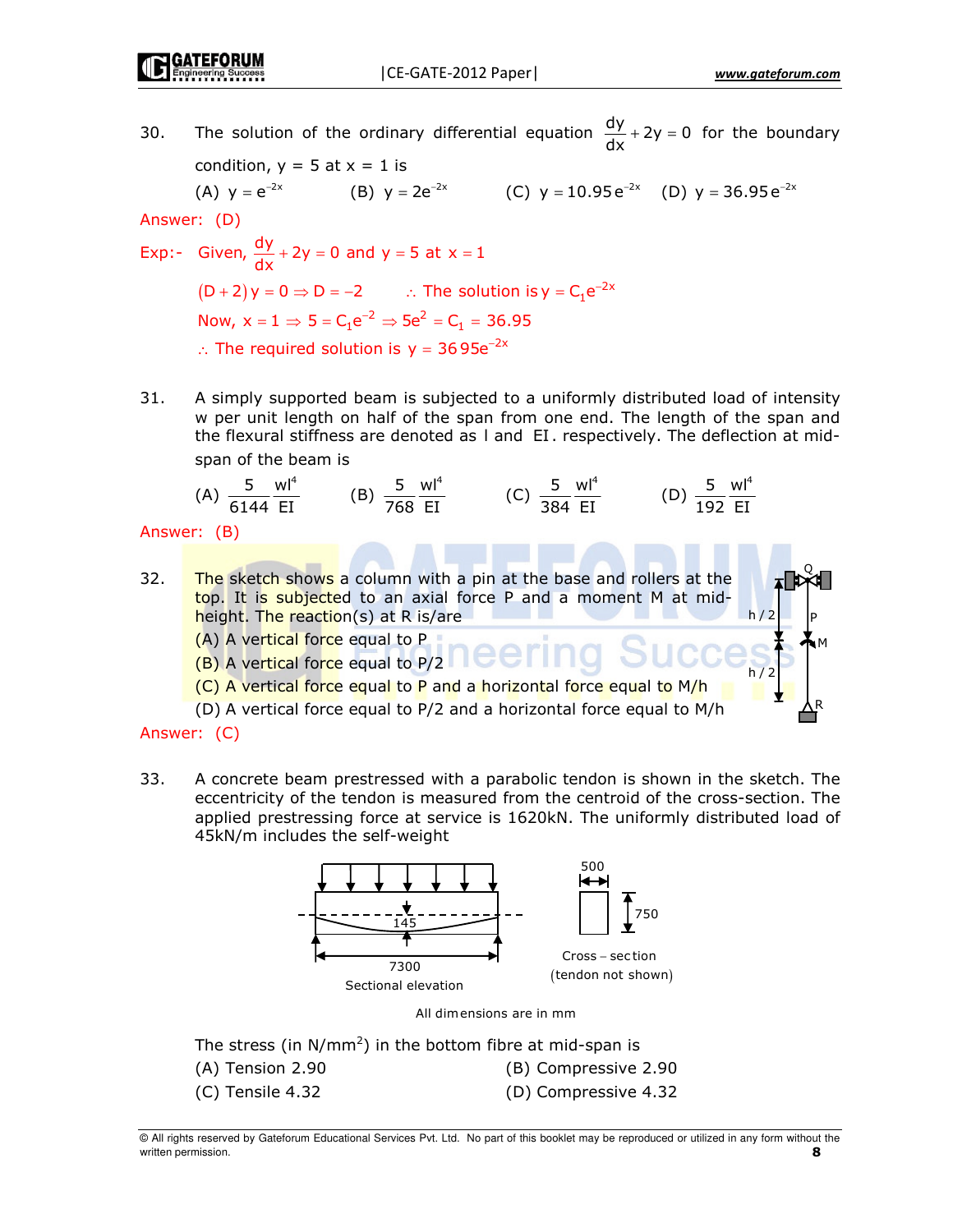# Answer: (B)

Exp:-  $A = 375 \times 10^3$  mm<sup>2</sup>  $\frac{I}{V}$  = z =  $\frac{bd^2}{6}$  = 46875×10<sup>3</sup> mm<sup>3</sup>  $M_{\rm p}$  = moment due to UDL =  $\frac{|W|^2}{8}$  = 299.76 × 10<sup>6</sup> Nmm So, stress at bottom at mid – span =  $\frac{-P}{\Delta} - \frac{P_e}{z} + \frac{M_p}{2} = -2.90 \text{ N / mm}^2$  (compressive)

34. A symmetric frame PQR consists of two inclined members PQ and QR. connected at 'Q' with rigid joint, and hinged at 'P' and 'R'. The horizontal length PR is l. If a weight W is suspended at 'Q' the bending moment at 'Q' is

(A) 
$$
\frac{WI}{2}
$$
 (B)  $\frac{WI}{4}$  (C)  $\frac{WI}{8}$  (D) Zero

# Answer: (D)

35. Two plates connected by fillet welds of size10 mm and subjected to tension, as shown in the sketch. The thickness of each plate is 12 mm. The yield stress and the ultimate tensile stress of steel are 250 MPa and 410 MPa respectively. The welding is done in the workshop  $(\gamma_{mw} = 1.25)$ . As per the Limit State Method of IS 800:2007, the minimum length (rounded off to the nearest higher multiple of 5 mm) of each weld to transmit a force P equal to 270kN is



 $(A)$  100 mm  $(B)$  105 mm  $(C)$  110 mm  $(D)$  115 mm Answer: (B)

36. Two soil specimens with identical geometric dimensions were subjected to falling head permeability tests in the laboratory under identical conditions. The fall of water head was measured after an identical time interval. The ratio of initial to final water heads for the test involving the first specimen was 1.25. If the coefficient of permeability of the second specimen is 5-times that of the first, the ratio of initial to final water heads in the test involving the second specimen is  $(C)$  4.00  $(A)$  3.05  $(B)$  3.80  $(D) 6.25$ 

<sup>@</sup> All rights reserved by Gateforum Educational Services Pvt. Ltd. No part of this booklet may be reproduced or utilized in any form without the written permission.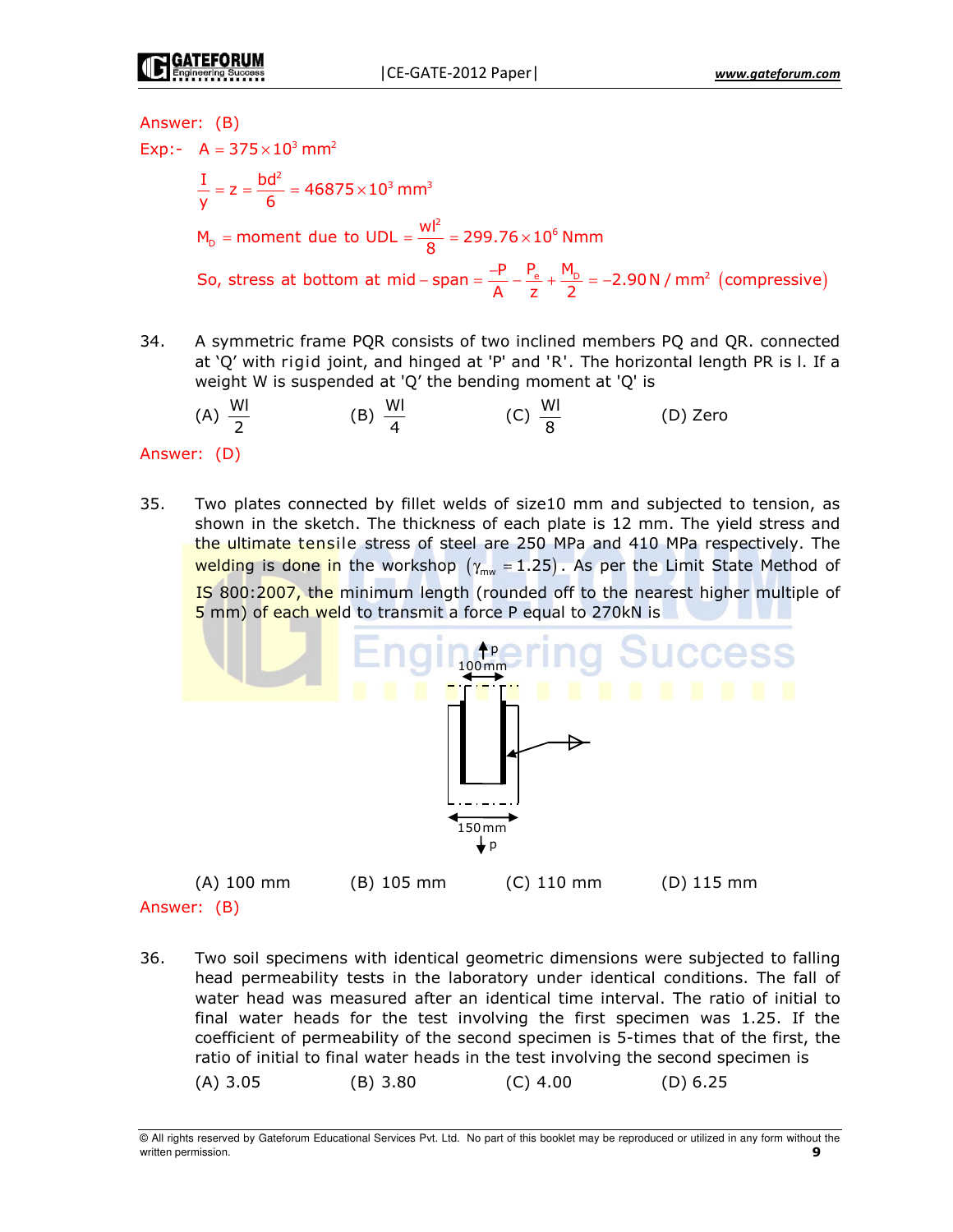Answer: (A)

- Exp:- For falling head test,  $\ln\left(\frac{h_1}{h_2}\right) = \frac{KAt}{\partial L}$  $\frac{h_1}{h_2} = e^{kd} \left[ \alpha = \frac{At}{\partial L} = constant \right]$ 1st specimen,  $R_1 = \frac{h_1}{h_2} = 1.25 = e^{kd}$  $R_2 = \left(\frac{h_1}{h_2}\right) = e^{5kd} = \left(e^{kd}\right)^5 = \left(R_1\right)^5 = \left(1.25\right)^5 = 3.05$
- 37. A layer of normally consolidated, saturated silty clay of 1 m thickness is subjected to one-dimensional consolidation under a pressure increment of 20kPa. The properties of the soil are: specific gravity = 2.7, natural moisture content =  $45\%$ , compression index = 0.45, and recompression index = 0.05. The initial average effective stress within the layer is 100 kPa. Assuming Terzaghi's theory to be applicable, the primary consolidation settlement (rounded off to the nearest mm) is

| $(A)$ 2 mm | $(B)$ 9 mm | $(C)$ 14 mm | $(D)$ 16 mm |
|------------|------------|-------------|-------------|
| ver: (D)   |            |             |             |

- Answ
- 38. Steady state seepage is taking place through a soil element at Q, 2 m below the ground surface immediately downstream of the toe of an earthen dam as shown in the sketch. The water level in a piezometer installed at P, 500 mm above Q, is at the ground surface. The water level in a piezometer installed at R. 500 mm below Q is 100 mm above the ground surface. The bulk saturated unit weight of the soil is  $18kN/m^3$  and the unit weight of water is 9.81kN/m<sup>3</sup>. The vertical effective stress (in kPa) at Q is



 $(D)$  18.34

Answer: (B)

 $(A)$  14.42

Exp:- At P, h = 1.5; R, h = 2.6; So at Q, h = 2.05

So, effective stress at  $\theta = \sigma^1 = \sigma - \nu = Y_{\rm ext} \times H - Y_{\rm ex} \times h$  $= 18 \times 2 - 9.81 \times 2.05 = 15.89$  kN/m<sup>2</sup>

39. The top width and the depth of flow in a triangular channel were measured as 4 m and 1 m, respectively. The measured velocities on the centre line at the water surface. 0.2 in and 0.8 m below the surface are 0.7 m/s, 0.6 m/s and 0.4 m/s respectively. Using two-point method of velocity measurement, the discharge (in  $m<sup>3</sup>$ /s) in the channel is  $(A) 1.4$  $(B) 1.2$  $(C) 1.0$  $(D) 0.8$ 

<sup>@</sup> All rights reserved by Gateforum Educational Services Pvt. Ltd. No part of this booklet may be reproduced or utilized in any form without the written permission. 1 O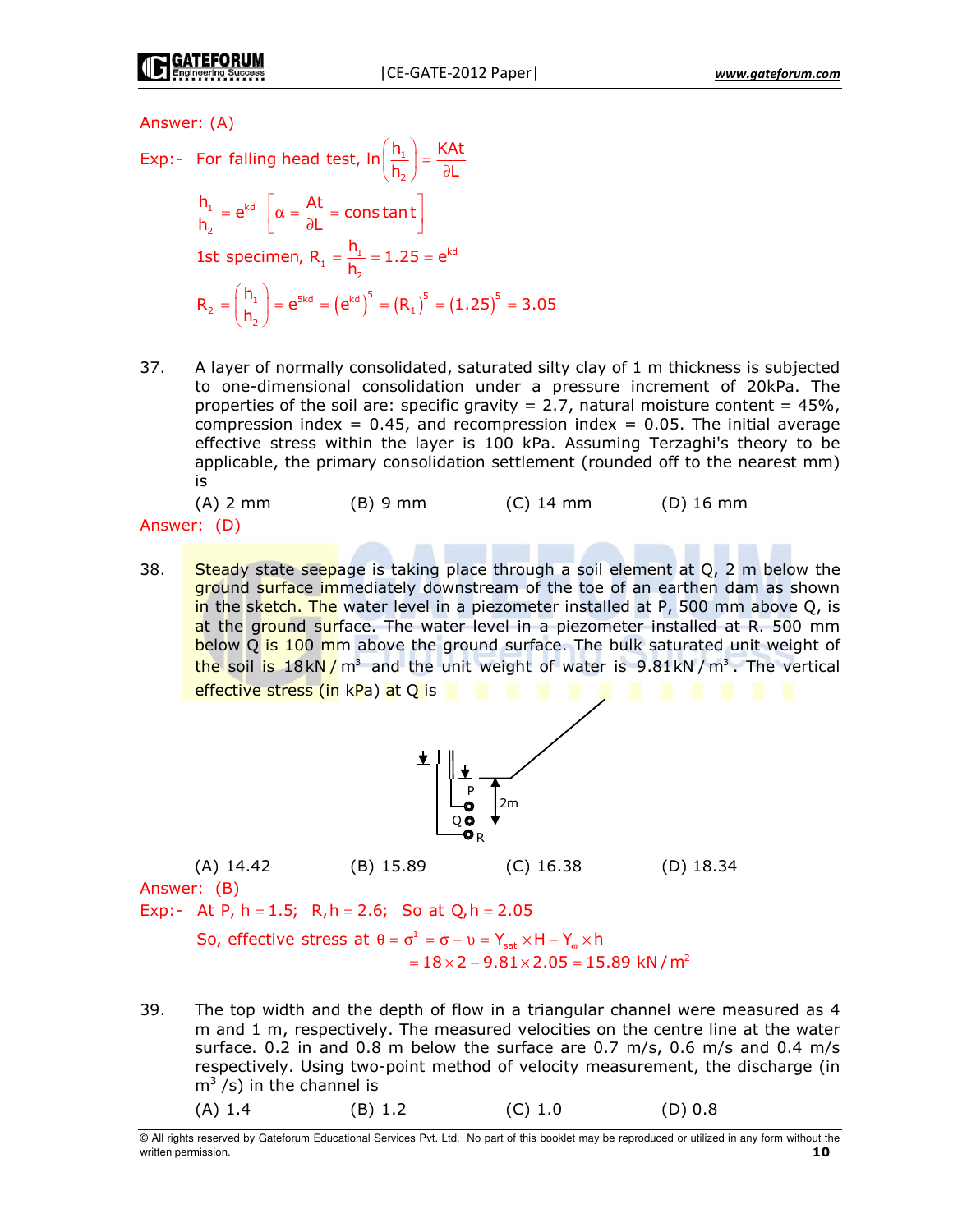# Answer: (C)

Exp:- As per two point method of velocity measurement

$$
V_{\text{mean}} = \frac{V_{0.2} + V_{0.8}}{2} = \frac{0.6 + 0.4}{2} = 0.5 \text{ m/s}
$$
  
So, Q = V × A = 0.5 ×  $\left[\frac{1}{2} \times 4 \times 1\right] = 1 \text{ m}^3 / \text{s}$ 

40. Group I contains parameters and Group II lists methods/instruments.

| <b>Group I</b> |                          | <b>Group II</b> |                 |
|----------------|--------------------------|-----------------|-----------------|
| P.             | Stream-flow velocity     |                 | Anemometer      |
| Q.             | Evapo-transpiration rate | 2.              | Penman's method |
| R.             | Infiltration rate        | 3.              | Horton's method |
| S.             | Wind velocity            |                 | Current meter   |

The CORRECT match of Group I with Group II is

| (A) $P - 1$ , Q – 2, R – 3, S – 4 |  |
|-----------------------------------|--|
|-----------------------------------|--|

(C)  $P - 4$ ,  $Q - 2$ ,  $R - 3$ ,  $S - 1$ 

(B)  $P - 4$ , Q – 3, R – 2, S – 1 (D)  $P - 1$ ,  $Q - 3$ ,  $R - 2$ ,  $S - 4$ 

Answer: (C)

Wheat crop requires 55 cm of water during 120 days of base period. The total 41. rainfall during this period is 100 mm. Assume the irrigation efficiency to be 60%. The area (in ha) of the land which can be irrigated with a canal flow of rnannegi  $0.01 \text{ m}^3$  / s is (A)  $13.82$  (B)  $18.85$  (C)  $23.04$  (D)  $230.40$ 

Answer: (A)

- 42. A water sample has a pH of 9.25. The concentration of hydroxyl ions in the water sample is
	- (B)  $10^{-7.75}$  mmoles / L (A)  $10^{-9.25}$  moles / L
	- (C) 0.302 mg/L (D) 3.020 mg/L

Answer: (C)

43. A town is required to treat  $4.2 \text{ m}^3$  / min of raw water for daily domestic supply. Flocculating particles are to be produced by chemical coagulation. A column analysis indicated that an overflow rate of 0.2 mm/s will produce satisfactory particle removal in a settling basin at a depth of 3.5 m. The required surface area (in  $m^2$ ) for settling is

 $(A) 210$ (C) 1728  $(D)$  21000 (B) 350

Answer: (B)

Exp:- Overflwo rate =  $\frac{Q}{A}$   $\Rightarrow$  A =  $\frac{Q}{OR}$  =  $\frac{4.2 \text{ m}^3 / \text{s}}{60 \times 0.2 \times 10^{-3} \text{ m/s}}$  = 350 m<sup>2</sup>

<sup>@</sup> All rights reserved by Gateforum Educational Services Pvt. Ltd. No part of this booklet may be reproduced or utilized in any form without the written permission.  $11$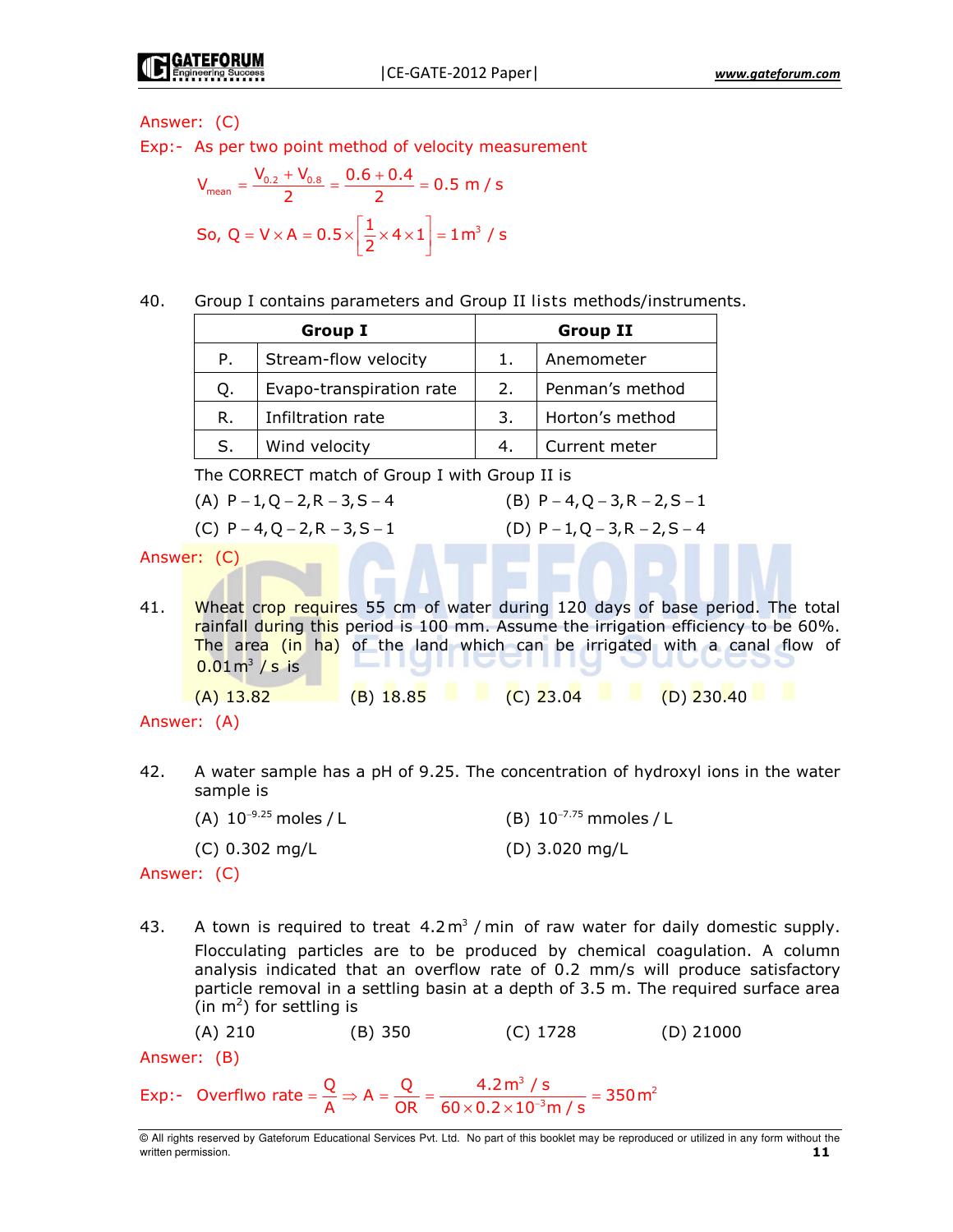44. A pavement designer has arrived at a design traffic of 100 million standard axles for a newly developing national highway as per IRC:37 guidelines using the following data: design life = 15 years, commercial vehicle count before pavement construction = 4500 vehicles/day, annual traffic growth rate =  $8\%$ . The vehicle damage factor used in the calculation was

 $(A) 1.53$  $(B) 2.24$  $(C)$  3.66  $(D)$  4.14

Answer: (B)

$$
\begin{aligned} \text{Exp:} \text{-} \quad \text{mSA} &= \frac{365 \text{A} \left[ \left( 1 + r \right)^n - 1 \right]}{r} \times \text{VDF} \\ &\Rightarrow 100 \times 10^6 = 365 \times 4500 \frac{\left[ \left( 1 + 0.08 \right)^{15} - 1 \right]}{r} \times V_{\text{DF}} \Rightarrow \text{VDF} = 2.24 \end{aligned}
$$

The following data are related to a horizontal curved portion of a two lane 45. highway: length of curve = 200 m, radius of curve = 300 m and width of pavement =  $7.5$  m. In order to provide a stopping sight distance (SSD) of 80 m, the set back distance (in m) required from the centre line of the inner lane of the pavement is

(A) 2.54

\n(B) 4.55

\n(C) 7.10

\n(D) 7.96

\nAnswer: 
$$
(B)
$$

\n46. A two-line urban road with one-way traffic has a maximum capacity of 1800 vehicles/hour. Under the jam condition, the average length occupied by the vehicles is 5.0 m. The speed versus density relationship is linear. For a traffic volume of 1000 vehicles/hour, the density (in vehicles/km) is

\n(A) 52

\n(B) 58

\n(C) 67

\n(D) 75

\nAnswer:  $(C)$ 

47. The horizontal distance between two stations P and Q is 100 m. The vertical angles from P and Q to the top of a vertical tower at T are  $3^\circ$  and  $5^\circ$  above horizontal, respectively. The vertical angles from P and Q to the base of the tower are  $0.1^{\circ}$  and  $0.5^{\circ}$  below horizontal, respectively. Stations P, Q, and the tower are in the same vertical plane with P and Q being on the same side of T. Neglecting earth's curvature and atmospheric refraction, the height (in m) of the tower is

@ All rights reserved by Gateforum Educational Services Pvt. Ltd. No part of this booklet may be reproduced or utilized in any form without the written permission.  $12<sub>2</sub>$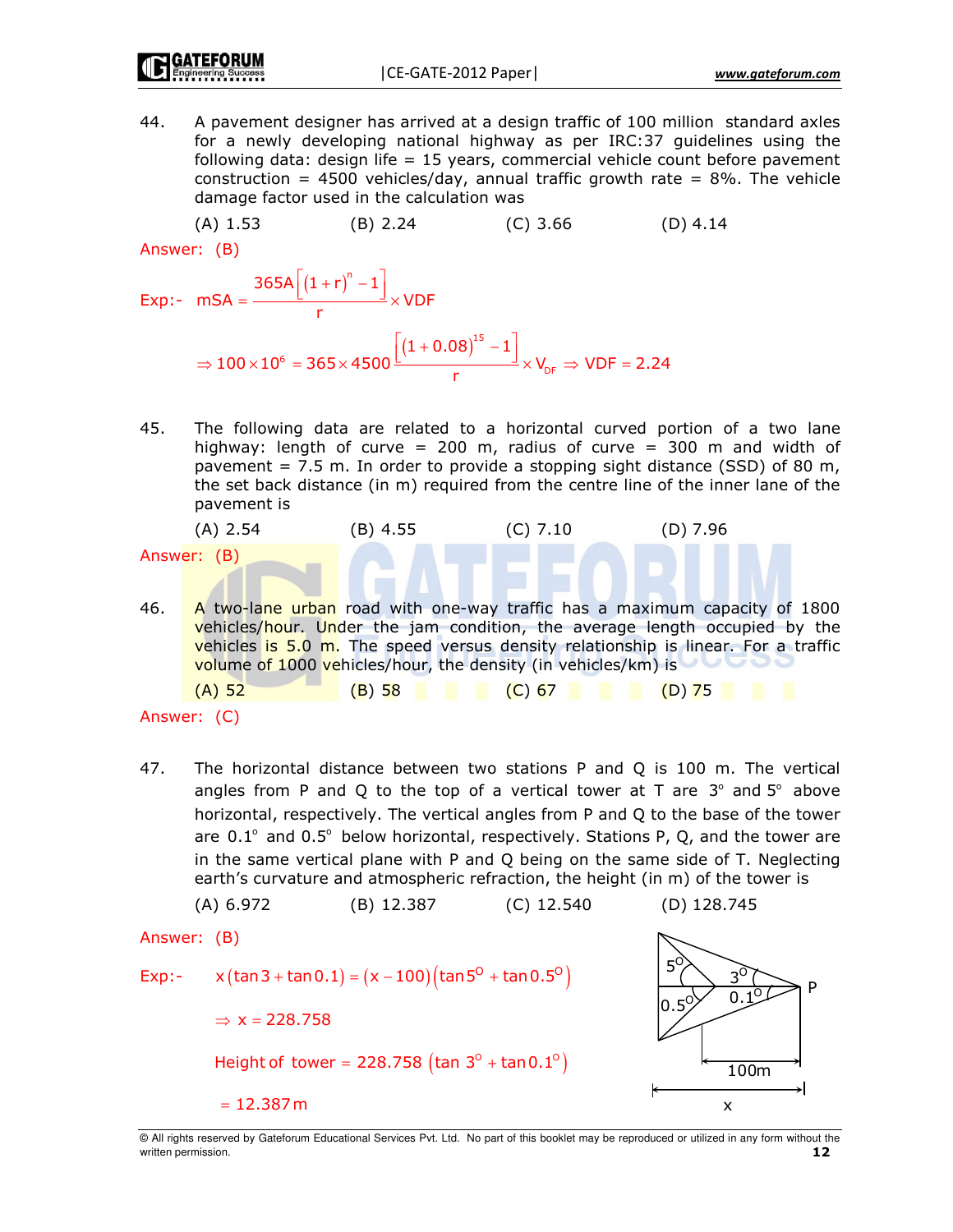# **Common Data Questions: 48 & 49**

The flow net around a sheet pile wall is shown in the sketch. The properties of the soil are: permeability coefficient =  $0.09$  m/day (isotropic), specific gravity =  $2.70$ and void ratio  $= 0.85$ . The sheet pile wall and the bottom of the soil are impermeable.



- The seepage loss (in  $m^3$  per day per unit length of the wall) of water is 48.  $(A) 0.33$  $(B) 0.38$  $(C) 0.43$  $(D) 0.54$ Answer: (B)
- 49. The factor of safety against the occurrence of piping failure is  $(A)$  3.55  $(B) 2.93$  $(C)$  2.60  $(D)$  0.39 Answer: (C)

**Common Data Questions: 50 & 51** 

An activated sludge system (sketched below) is operating at equilibrium with the following information. Wastewater related data: flow rate = 500  $m^3$  / hour, influent BOD = 150 mg/L, effluent BOD = 10 mg/L. Aeration tank related data: hydraulic retention time =  $8$  hours, mean-cell-residence time = 240 hours, volume = 4000  $m^3$ , mixed liquor suspended solids = 2000 mg/L.



50. The food-to-biomass (F/M) ratio (in kg BOD per kg biomass per day) for the aeration tank is

 $(A) 0.015$  $(C)$  0.225  $(D) 0.240$  $(B) 0.210$ Answer: (C)

 $=\frac{y_0}{txv}=\frac{500m^3/h \times 150mg/L}{200mg/L \times 4000}=9.375 \times 10^{-3} kg/h=0.225 kg/day$  $Exp:$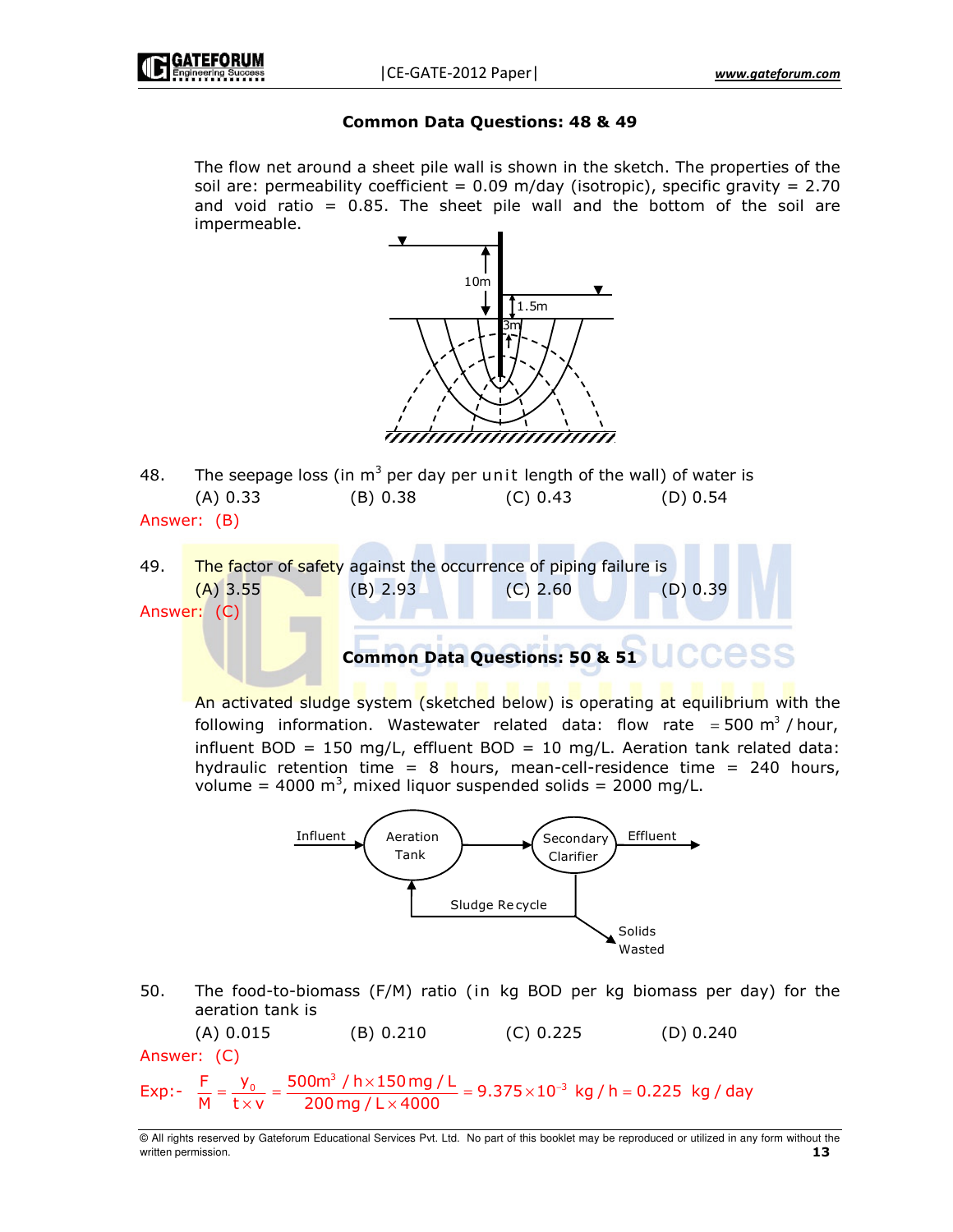$(D)$  33

51. The mass (in kg/day) of solids wasted from the system is

| (A) 24000 | (B) 1000 | (C) 800 |  |
|-----------|----------|---------|--|

Answer: (A)

Exp:- Mass of solid waste from system =  $200 \frac{mg}{l} \times 500 \times 10^3 k$  / hs =  $10 \times 10^8 \times 24 kg$  / day

 $= 24000$  kg / day

# Linked Answer Questions: Q.52 to Q.55 Carry Two Marks Each

# **Statement for Linked Answer Questions: 52 & 53**

The cross-section at mid-span of a beam at the edge of a slab is shown in the sketch. A portion of the slab is considered as the effective flange width for the beam. The grades of concrete and reinforcing steel are M25 and Fe415 respectively. The total area of reinforcing bars (A) is 4000  $mm<sup>2</sup>$ . At the ultimate limit state x<sub>n</sub> denotes the depth of the neutral axis from the top fibre. Treat the section as under-reinforced and flanged  $(x_n > 100$  mm)



The ultimate moment capacity (in kNm) of the section, as per the Limit State 53. Method of IS 456:2000 is

 $(C)$  756.4  $(A)$  475.2  $(B)$  717.0  $(D)$  762.5 Answer: (B)

# **Statement for Linked Answer Questions: 54 & 55**

The drainage area of a watershed is  $50 \text{ km}^2$ . The  $\phi$  index is 0.5 cm/hour and the base flow at the outlet is  $10 \text{ m}^3$  / s. One hour unit hydrograph (unit depth = 1 cm) of the watershed is triangular in shape with a time base of 15 hours. The peak ordinate occurs at 5 hours.

<sup>@</sup> All rights reserved by Gateforum Educational Services Pvt. Ltd. No part of this booklet may be reproduced or utilized in any form without the written permission.  $14$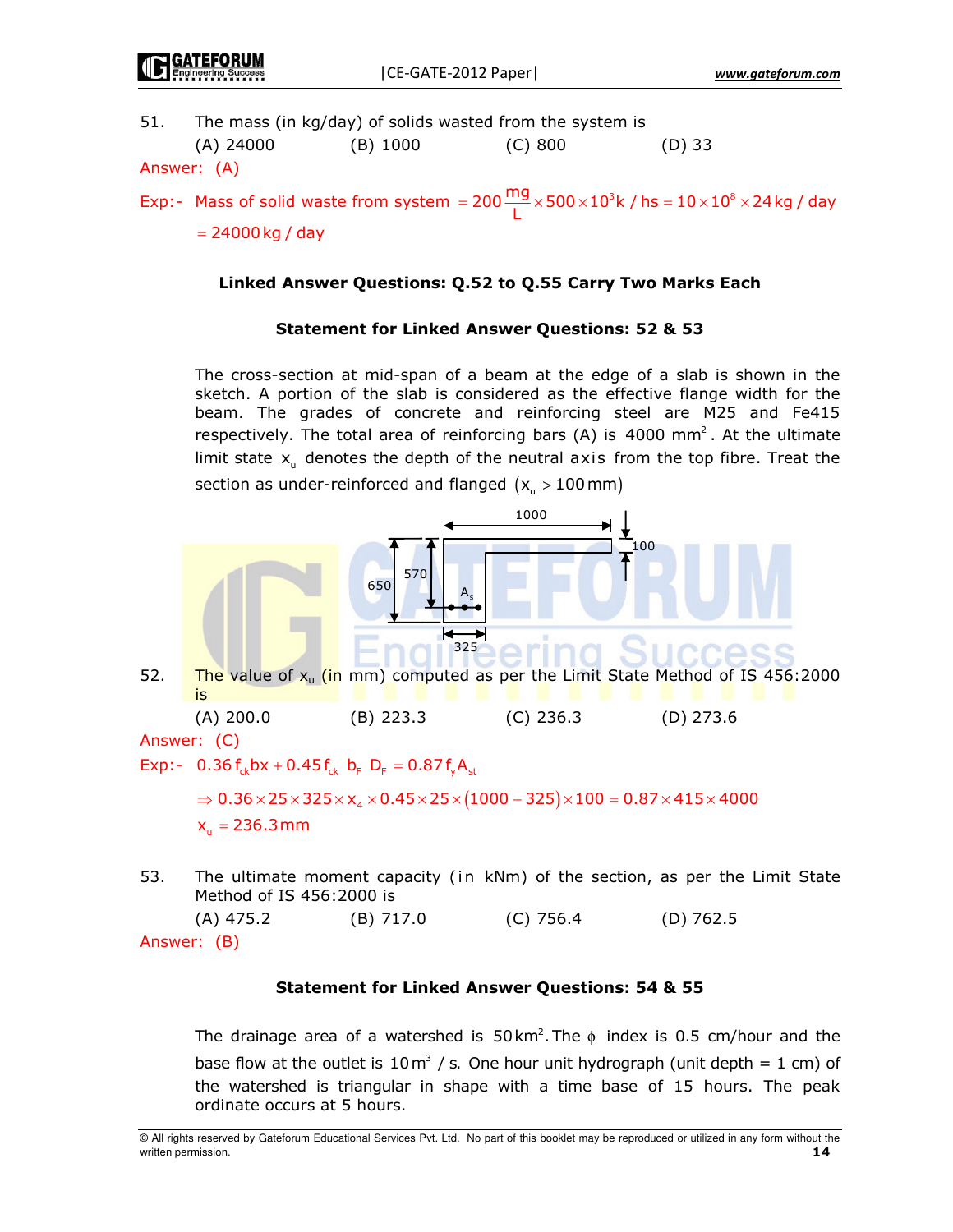The peak ordinate (in  $m^3$  / s / cm) of the unit hydrograph is 54.  $(A)$  10.00  $(B)$  18.52  $(C)$  37.03  $(D)$  185.20 Answer: (B) Exp:-  $\frac{1}{2}$  × B × H = Area × (1cm rainf all)  $\Rightarrow$   $\frac{1}{2}$  × 15 × 3600 × H = 50 × 10<sup>6</sup> × 0.01  $\Rightarrow$  H = 18.52 m<sup>3</sup> / s.cm 55. For a storm of depth of 5.5 cm and duration of 1 hour, the peak ordinate (in  $m^3$  / s) of the hydrograph is

 $(A)$  55.00  $(B) 82.60$  $(C)$  92.60  $(D)$  102.60

Answer: (C)

Exp:- Runoff = Rainf all  $-\phi = 5.5 - 0.5 = 5$  cm

Peak of Hydrograph = Peak of unit Hydrograph  $\times$  5 cm

$$
= 18.52 \frac{\mathrm{m}^3 / \mathrm{s}}{\mathrm{cm}} \times 5 \mathrm{cm} = 18.52 \mathrm{m}^3 / \mathrm{sec}
$$

# Q. No. 56 - 60 Carry One Mark Each

Choose the most appropriate alternative from the options given below to 56. complete the following sentence: **Despite several** the mission succeeded in its attempt to resolve the conflict. (C) meetings (D) delegations (A) attempts (B) setbacks Answer: (B)

57. The cost function for a product in a firm is given by  $5q^2$ , where g is the amount of production. The firm can sell the product at a market price of Rs.50 per unit. The number of units to be produced by the firm such that the profit is maximized is

 $(A)$  5  $(B)$  10  $(C)$  15  $(D)$  25

Answer: (A)

Exp:- Total cost =  $5a^2$ 

Sp of  $1$  unit = Rs. 50 So, total  $sp = 50q$  $P = Pr$  of it = SP – CP = 50g – 5g<sup>2</sup> To maximize P,  $\frac{dp}{dq} = 50 - 10q = 0 \Rightarrow q = 5$  units

58. Choose the most appropriate alternative from the options given below to complete the following sentence:

Suresh's dog is the one was hurt in the stampede.  $(A)$  that (B) which  $(C)$  who (D) whom 59. Answer: (A)

<sup>@</sup> All rights reserved by Gateforum Educational Services Pvt. Ltd. No part of this booklet may be reproduced or utilized in any form without the written permission. 15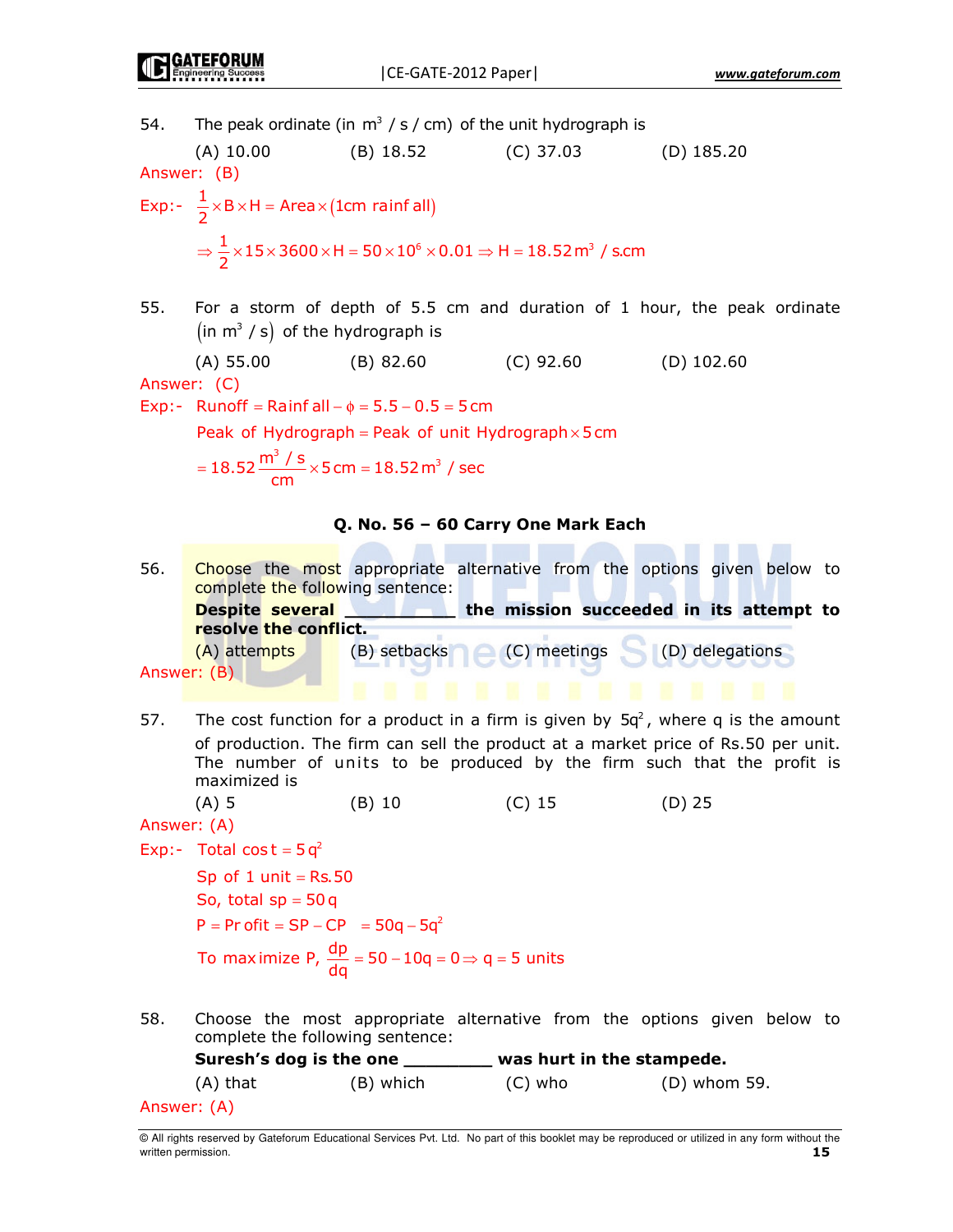$(D)$  14 meters

59. Choose the grammatically **INCORRECT** sentence:

- (A) They gave us the money back less the service charges of Three Hundred rupees.
- (B) This country's expenditure is not less than that of Bangladesh.
- (C) The committee initially asked for a funding of Fifty Lakh rupees, but later settled for a lesser sum.
- (D) This country's expenditure on educational reforms is very less

Answer: (D)

60. Which one of the following options is the closest in meaning to the word given below?

| Mitigate     |             |              |            |
|--------------|-------------|--------------|------------|
| (A) Diminish | (B) Divulge | (C) Dedicate | (D) Denote |
| Answer: (A)  |             |              |            |

# O. No. 61 - 65 Carry Two Marks Each

61. A political party orders an arch for the entrance to the ground in which the annual convention is being held. The profile of the arch follows the equation  $y = 2x - 0.1x^2$ 

where y is the height of the arch in meters. The maximum possible height of the arch is

(A) 8 meters  $(B)$  10 meters  $(C)$  12 meters Answer: (B)

$$
Exp: -y = 2x - 0.1x^2
$$

 $\frac{dy}{dx} = 2 - 0.2x$  $\frac{d^2y}{dx^2}$  < 0 : y maximises at 2 – 0.2x = 0  $\Rightarrow$  x = 10  $\therefore$  y = 20 – 10 = 10 m

62. Wanted Temporary, Part-time persons for the post of Field Interviewer to conduct personal interviews to collect and collate economic data. Requirements: High School-pass, must be available for Day, Evening and Saturday work. Transportation paid, expenses reimbursed.

Which one of the following is the best inference from the above advertisement?

- (A) Gender-discriminatory
- (B) Xenophobic
- (C) Not designed to make the post attractive
- (D) Not gender-discriminatory

Answer: (C)

<sup>@</sup> All rights reserved by Gateforum Educational Services Pvt. Ltd. No part of this booklet may be reproduced or utilized in any form without the written permission. 16